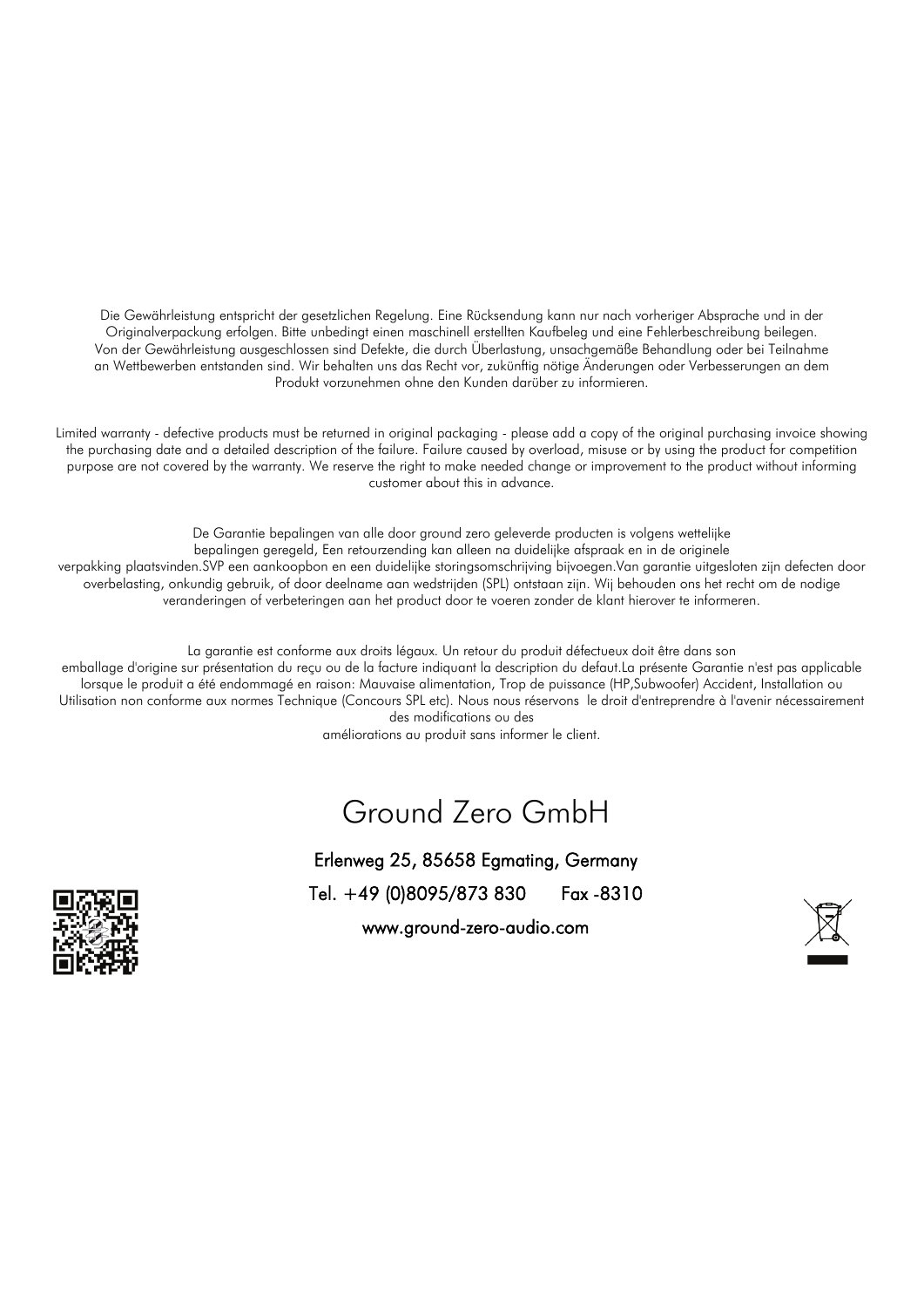

# URANIUM-SERIES

### SOUND QUALITY MID - / KICKWOOFER

#### ANLEITUNG / OWNER'S MANUAL

## GZUK 65SQX

Spezifikationen / Specifications

- Hochwertiger Tief-Mitteltöner / Kickwoofer mit WFWC® Membrane
- Klippel® optimiert
- Klemm-terminal
- Resonanzarmer strömungsoptimierter Aluminium Gusskorb und Klemm-Terminal
- LDW®-Sicke für geringe Verzerrungen
- o *High quality component system with WFWC® cone*
- o *Klippel® optimized*
- o *Resonance free airflow optimized aluminum cast basket with push terminal*
- o LDW®-*Surround for low distortions*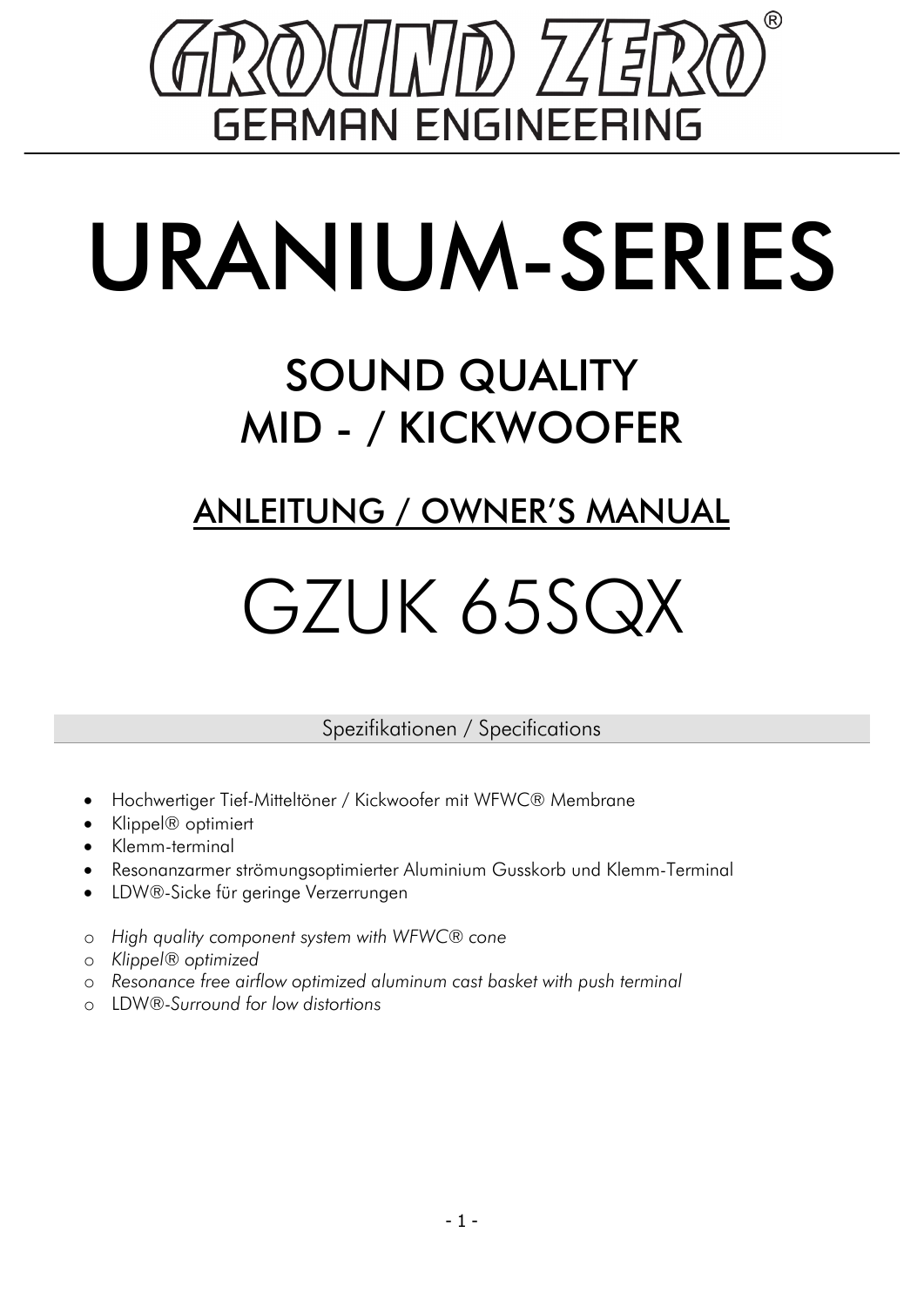| Model                                 | GZUK 65SQX           |
|---------------------------------------|----------------------|
| Impedanz / Impedance                  | 4 Ohm                |
| Frequenzgang / Frequency response     | $40Hz - 4kHz$        |
| SPL 1W/1M                             | 90 dB                |
| Power Watt RMS                        | 120                  |
| Power Watt Maximum                    | 200                  |
| <b>RE</b>                             | 3.44 Ohm             |
| SPL                                   | 89 dB                |
| <b>FS</b>                             | 55.1 Hz              |
| <b>QMS</b>                            | 7.514                |
| QES                                   | 0.522                |
| QTS                                   | 0.488                |
| VAS                                   | 12.6 L / 0.445 cu.ft |
| <b>MMS</b>                            | 18.1 Gr              |
| BL                                    | 6.4 N/A              |
| <b>RMS</b>                            | 0.834 kg/s           |
| CMS                                   | $0.46$ mm/N          |
| LE                                    | 0.458 mH             |
| Aussendurchmesser / Outer diameter    | 165 mm / 6.5"        |
| Einbaudurchmesser / Mounting diameter | 142 mm / 5.59"       |
| Einbautiefe / Mounting depth          | 70 mm / 2.76"        |